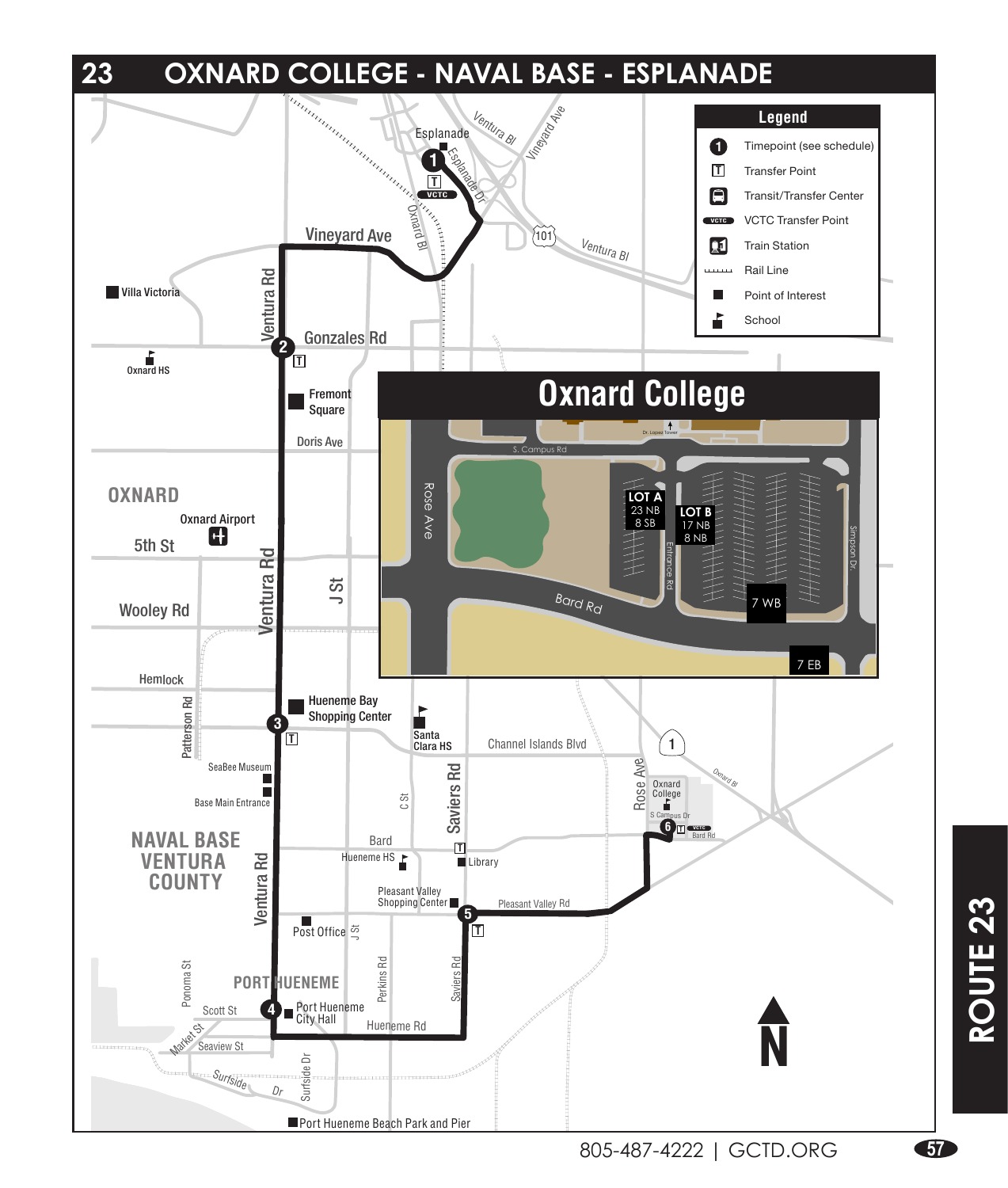### **23 OXNARD COLLEGE - NAVAL BASE - ESPLANADE**

*LUNES-VIERNES*

| <b>ESPLANADE</b><br>& SPUR | <b>VENTURA &amp;</b><br><b>GONZALES</b> | <b>VENTURA &amp;</b><br><b>ISLANDS</b> | <b>CHANNEL VENTURA &amp;</b><br><b>SCOTT</b> | <b>PLEASANT</b><br><b>VALLEY &amp;</b><br><b>SAVIERS</b> | <b>ARRIVE</b><br>LO <sub>B</sub> | <b>OXNARD COLLEGE</b><br><b>DEPART</b><br><b>LOTA</b> | <b>SAVIERS &amp;</b><br><b>PLEASANT</b><br><b>VALLEY</b> | <b>VENTURA</b><br>& SCOTT | <b>VENTURA &amp;</b><br><b>ISLANDS</b> | <b>CHANNEL VENTURA &amp;</b><br><b>GONZALES</b> | <b>ESPLANADE</b><br>& SPUR |
|----------------------------|-----------------------------------------|----------------------------------------|----------------------------------------------|----------------------------------------------------------|----------------------------------|-------------------------------------------------------|----------------------------------------------------------|---------------------------|----------------------------------------|-------------------------------------------------|----------------------------|
| $\mathbf{I}$               | $\overline{2}$                          | $\boxed{3}$                            | 4                                            | $\overline{\mathbf{5}}$                                  | $6 \,$                           | $6 \,$                                                | $\boxed{5}$                                              | 4                         | $\boxed{3}$                            | $\overline{2}$                                  | 1 F                        |
|                            | SOUTHBOUND TO OXNARD COLLEGE            |                                        |                                              |                                                          |                                  | <b>NORTHBOUND TO ESPLANADE</b>                        |                                                          |                           |                                        |                                                 |                            |
| $6:50$ AM                  | 6:59                                    | 7:07                                   | 7:12                                         | 7:17                                                     | 7:24                             | 6:40                                                  | 6:46                                                     | 6:50                      | 6:56                                   | 7:06                                            | 7:16                       |
| 7:35                       | 7:46                                    | 7:55                                   | 8:00                                         | 8:05                                                     | 8:12                             | 7:25                                                  | 7:32                                                     | 7:36                      | 7:43                                   | 7:54                                            | 8:04                       |
| 8:15                       | 8:26                                    | 8:35                                   | 8:40                                         | 8:45                                                     | 8:52                             | 8:10                                                  | 8:17                                                     | 8:21                      | 8:28                                   | 8:38                                            | 8:48                       |
| 8:45                       | 8:54                                    | 9:03                                   | 9:08                                         | 9:13                                                     | 9:20                             | 8:55                                                  | 9:01                                                     | 9:05                      | 9:11                                   | 9:21                                            | 9:32                       |
| 9:15                       | 9:24                                    | 9:33                                   | 9:38                                         | 9:43                                                     | 9:50                             | 9:25                                                  | 9:31                                                     | 9:35                      | 9:41                                   | 9:51                                            | 10:02                      |
| 9:45                       | 9:54                                    | 10:03                                  | 10:08                                        | 10:13                                                    | 10:20                            | 9:55                                                  | 10:01                                                    | 10:05                     | 10:11                                  | 10:21                                           | 10:32                      |
| 10:15                      | 10:24                                   | 10:33                                  | 10:38                                        | 10:43                                                    | 10:50                            | 10:25                                                 | 10:31                                                    | 10:35                     | 10:41                                  | 10:51                                           | 11:02                      |
| 10:45                      | 10:54                                   | 11:03                                  | 11:08                                        | 11:13                                                    | 11:20                            | 10:55                                                 | 11:01                                                    | 11:05                     | 11:11                                  | 11:21                                           | 11:32                      |
| 11:15                      | 11:24                                   | 11:32                                  | 11:37                                        | 11:42                                                    | 11:49                            | 11:25                                                 | 11:31                                                    | 11:35                     | 11:41                                  | 11:52                                           | 12:03 PM                   |
| 11:45                      | 11:54                                   | 12:02                                  | 12:07                                        | 12:12                                                    | 12:19                            | 11:55                                                 | 12:01                                                    | 12:05                     | 12:11                                  | 12:22                                           | 12:33                      |
| 12:15                      | 12:24                                   | 12:32                                  | 12:37                                        | 12:42                                                    | 12:49                            | 12:25                                                 | 12:31                                                    | 12:35                     | 12:41                                  | 12:52                                           | 1:03                       |
| 12:45                      | 12:54                                   | 1:02                                   | 1:07                                         | 1:12                                                     | 1:19                             | 12:55                                                 | 1:01                                                     | 1:05                      | 1:12                                   | 1:23                                            | 1:34                       |
| 1:15                       | 1:24                                    | 1:32                                   | 1:37                                         | 1:42                                                     | 1:49                             | 1:25                                                  | 1:31                                                     | 1:35                      | 1:42                                   | 1:53                                            | 2:04                       |
| 1:45                       | 1:54                                    | 2:03                                   | 2:08                                         | 2:13                                                     | 2:20                             | 1:55                                                  | 2:02                                                     | 2:06                      | 2:13                                   | 2:24                                            | 2:35                       |
| 2:15                       | 2:25                                    | 2:34                                   | 2:39                                         | 2:44                                                     | 2:51                             | 2:25                                                  | 2:32                                                     | 2:36                      | 2:43                                   | 2:54                                            | 3:05                       |
| 3:00                       | 3:10                                    | 3:19                                   | 3:24                                         | 3:29                                                     | 3:36                             | 2:55                                                  | 3:02                                                     | 3:06                      | 3:13                                   | 3:24                                            | $3:35*$                    |
| 3:45                       | 3:55                                    | 4:04                                   | 4:09                                         | 4:14                                                     | 4:21                             | 3:25                                                  | 3:32                                                     | 3:37                      | 3:44                                   | 3:55                                            | 4:06                       |
| 4:30                       | 4:40                                    | 4:49                                   | 4:54                                         | 4:59                                                     | 5:06                             | 4:10                                                  | 4:17                                                     | 4:22                      | 4:29                                   | 4:40                                            | 4:51                       |
| 5:15                       | 5:25                                    | 5:34                                   | 5:39                                         | 5:44                                                     | 5:51                             | 4:55                                                  | 5:02                                                     | 5:07                      | 5:14                                   | 5:25                                            | 5:36                       |
| 6:00                       | 6:11                                    | 6:20                                   | 6:24                                         | 6:29                                                     | 6:36                             | 5:40                                                  | 5:47                                                     | 5:51                      | 5:58                                   | 6:08                                            | 6:19                       |
| 6:45                       | 6:54                                    | 7:02                                   | 7:06                                         | 7:11                                                     | 7:18                             | 6:20                                                  | 6:27                                                     | 6:31                      | 6:37                                   | 6:47                                            | 6:57                       |
| 7:30                       | 7:39                                    | 7:47                                   | 7:51                                         | 7:56                                                     | 8:03                             | 7:05                                                  | 7:11                                                     | 7:15                      | 7:21                                   | 7:31                                            | 7:41                       |
| 8:15                       | 8:24                                    | 8:32                                   | 8:36                                         | 8:41                                                     | 8:48                             | 7:55                                                  | 8:01                                                     | 8:05                      | 8:11                                   | 8:21                                            | $8:31*$                    |

#### **Note:**

**All Route 23 SB trips become Route 17 NB at Oxnard College.**

**All Route 23 NB trips become Route 17 SB at Esplanade Shopping Center.** 

**\*These trips do not interline**

#### *Tenga en Cuenta:*

*Todos los viajes de la Ruta 23 en dirección Sur se convierten en la Ruta 17 Norte al llegar a Oxnard College.*

*Todos los viajes de la Ruta 23 en dirección Norte se convierten en la Ruta 17 Sur al llegar al Esplanade Shopping Center.* 

*\*Estos viajes no estan interlineados*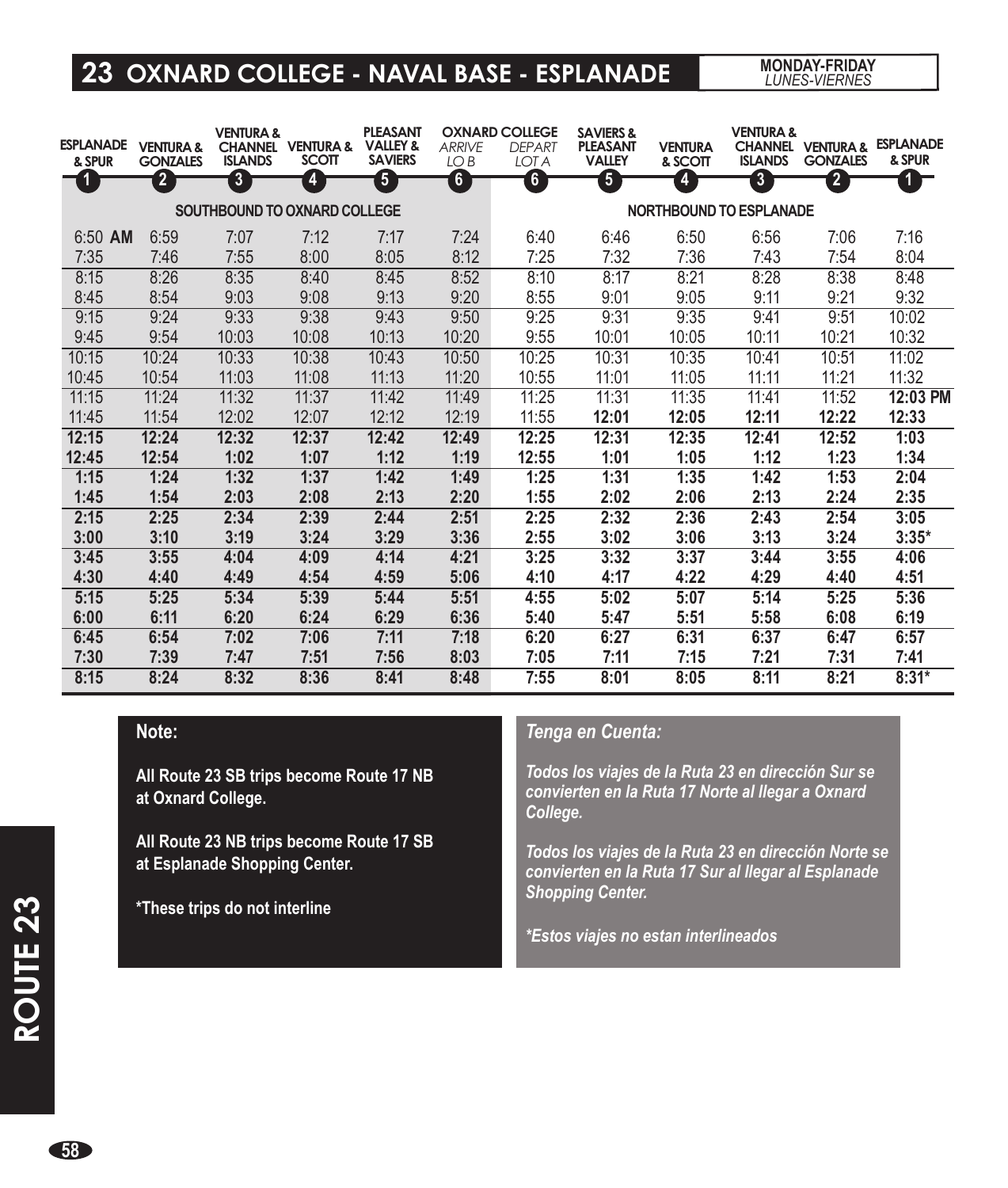## **23 OXNARD COLLEGE - NAVAL BASE - ESPLANADE SATURDAY-SUNDAY** *SÁBADO-DOMINGO*

| <b>ESPLANADE</b><br>& SPUR   | <b>VENTURA &amp;</b><br><b>GONZALES</b> | <b>VENTURA &amp;</b><br><b>CHANNEL</b><br><b>ISLANDS</b> | <b>VENTURA</b><br>& SCOTT | <b>PLEASANT</b><br><b>VALLEY &amp;</b><br><b>SAVIERS</b> | <b>OXNARD COLLEGE</b><br><b>ARRIVE</b><br><b>LOT A</b> | <b>DEPART</b><br><b>LOT A</b> | <b>SAVIERS &amp;</b><br><b>PLEASANT</b><br><b>VALLEY</b> | <b>VENTURA</b><br>& SCOTT | <b>VENTURA &amp;</b><br><b>CHANNEL</b><br><b>ISLANDS</b> | <b>GONZALES</b> | <b>VENTURA &amp; ESPLANADE</b><br>& SPUR |
|------------------------------|-----------------------------------------|----------------------------------------------------------|---------------------------|----------------------------------------------------------|--------------------------------------------------------|-------------------------------|----------------------------------------------------------|---------------------------|----------------------------------------------------------|-----------------|------------------------------------------|
| -4                           | 2                                       | $\overline{3}$                                           | $\overline{4}$            | $\overline{\mathbf{5}}$                                  | $\mathbf{6}$                                           | $\overline{6}$                | $\overline{\bf{5}}$                                      | $\overline{4}$            | $\overline{\mathbf{3}}$                                  | $\overline{2}$  |                                          |
| SOUTHBOUND TO OXNARD COLLEGE |                                         |                                                          |                           |                                                          |                                                        | NORTHBOUND TO ESPLANADE       |                                                          |                           |                                                          |                 |                                          |
| $6:40$ AM                    | 6:49                                    | 6:56                                                     | 7:01                      | 7:07                                                     | 7:13                                                   | 7:20                          | 7:26                                                     | 7:31                      | 7:38                                                     | 7:47            | 7:57                                     |
| 7:40                         | 7:49                                    | 7:56                                                     | 8:01                      | 8:07                                                     | 8:13                                                   | 8:20                          | 8:26                                                     | 8:31                      | 8:38                                                     | 8:47            | 8:57                                     |
| 8:40                         | 8:49                                    | 8:57                                                     | 9:02                      | 9:08                                                     | 9:14                                                   | 9:20                          | 9:26                                                     | 9:31                      | 9:38                                                     | 9:47            | 9:57                                     |
| 9:40                         | 9:49                                    | 9:57                                                     | 10:02                     | 10:08                                                    | 10:14                                                  | 10:20                         | 10:26                                                    | 10:31                     | 10:38                                                    | 10:48           | 11:01                                    |
| 10:40                        | 10:50                                   | 10:57                                                    | 11:02                     | 11:08                                                    | 11:14                                                  | 11:20                         | 11:26                                                    | 11:31                     | 11:38                                                    | 11:48           | 12:01PM                                  |
| 11:40                        | 11:50                                   | 11:57                                                    | 12:02                     | 12:08                                                    | 12:14                                                  | 12:20                         | 12:26                                                    | 12:31                     | 12:38                                                    | 12:48           | 1:01                                     |
| 12:40                        | 12:51                                   | 12:58                                                    | 1:03                      | 1:09                                                     | 1:15                                                   | 1:20                          | 1:26                                                     | 1:31                      | 1:38                                                     | 1:48            | 2:01                                     |
| 1:40                         | 1:50                                    | 1:57                                                     | 2:02                      | 2:08                                                     | 2:14                                                   | 2:20                          | 2:26                                                     | 2:31                      | 2:38                                                     | 2:48            | 3:01                                     |
| 2:40                         | 2:50                                    | 2:57                                                     | 3:02                      | 3:08                                                     | 3:14                                                   | 3:20                          | 3:26                                                     | 3:31                      | 3:38                                                     | 3:48            | 3:58                                     |
| 3:40                         | 3:50                                    | 3:57                                                     | 4:02                      | 4:08                                                     | 4:14                                                   | 4:20                          | 4:26                                                     | 4:31                      | 4:38                                                     | 4:48            | 4:58                                     |
| 4:40                         | 4:50                                    | 4:58                                                     | 5:03                      | 5:09                                                     | 5:15                                                   | 5:20                          | 5:26                                                     | 5:31                      | 5:38                                                     | 5:48            | 5:58                                     |
| 5:40                         | 5:50                                    | 5:58                                                     | 6:03                      | 6:09                                                     | 6:15                                                   | 6:20                          | 6:26                                                     | 6:31                      | 6:38                                                     | 6:48            | 6:58                                     |
| 6:40                         | 6:50                                    | 6:57                                                     | 7:02                      | 7:08                                                     | $7:14*$                                                | ---                           | ---                                                      | ---                       |                                                          | ---             | ---                                      |
| 7:40                         | 7:50                                    | 7:57                                                     | 8:02                      | 8:08                                                     | $8:14*$                                                | ---                           |                                                          | ---                       |                                                          | ---             |                                          |

**Note: All Route 23 NB trips become Route 17 at Esplanade Shopping Center.**

**\*These trips do not interline**

*Tenga en Cuenta: Todos los viajes de la Ruta 23 en dirección Norte se convierten en la Ruta 17 al llegar al Esplanade Shopping Center.* 

**-------------------------------------------------------------------------------------------------------------------------------------------------------------------------------**

*\* Estos viajes no estan interlineados*